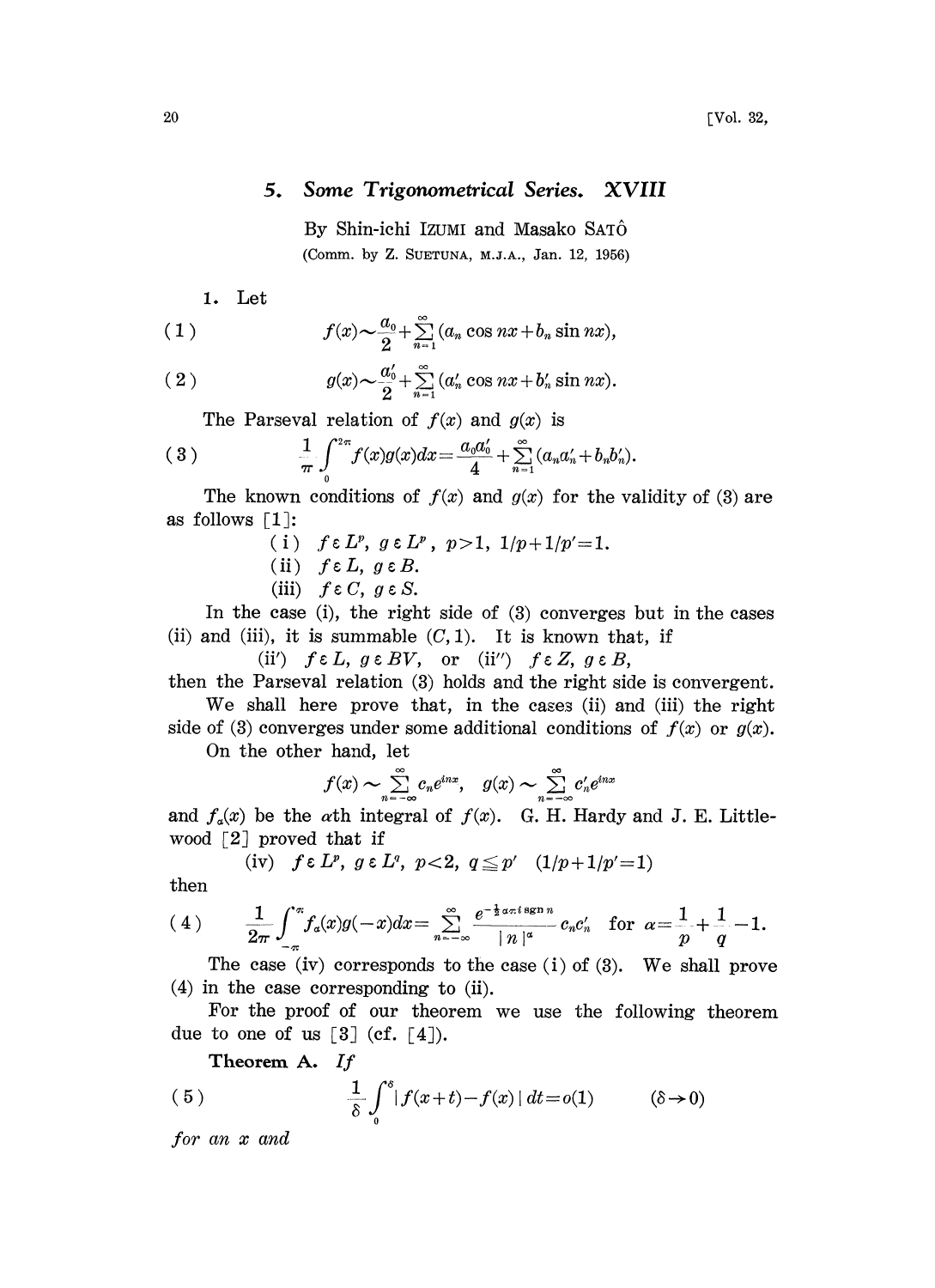(6) 
$$
\frac{1}{\delta} \int_0^s (f(y+t) - f(y-t)) dt = o\left(1/\log \frac{1}{\delta}\right) \quad (\delta \to 0)
$$

uniformly for all  $y$ , then the Fourier series of  $f(t)$  converges to  $f(x)$  at x.

2. Theorem 1. If  $g(t)$  is integrable and  $f(t)$  is a bounded measurable function such that

(7) 
$$
\int_0^h (f(x+u)-f(x-u))du = o\left(h/\log\frac{1}{h}\right)
$$

uniformly for all x as  $h \rightarrow 0$ , then the Parseval relation (3) holds, where the right side converges.

**Proof.** Let  $s<sub>N</sub>(t)$  be the Nth partial sum of the series (1), that is,

$$
s_N(t) = \frac{a_0}{2} + \sum_{n=1}^N (a_n \cos nt + b_n \sin nt) = \frac{1}{\pi} \int_0^{2\pi} f(x) D_N(x-t) dx.
$$

Then

$$
\frac{a_0 a_0'}{4} + \sum_{n=1}^N (a_n a_n' + b_n b_n') = \frac{1}{\pi} \int_0^{2\pi} g(t) s_N(t) dt
$$
  
=  $\frac{1}{\pi^2} \int_0^{2\pi} g(t) dt \int_0^{2\pi} f(x+t) D_N(x) dx$   
=  $\frac{1}{\pi} \int_0^{2\pi} D_N(x) dx \cdot \frac{1}{\pi} \int_0^{2\pi} g(t) f(x+t) dt$ .

Hence the right side is the Nth partial sum of the Fourier series of the function

(8) 
$$
h(x) = \frac{1}{\pi} \int_{0}^{2\pi} g(t) f(x+t) dt
$$

at  $x=0$ . In order to prove the theorem, it is sufficient to prove that  $h(x)$  satisfies the conditions (5) (at  $x=0$ ) and (6) in Theorem A. Now

$$
\frac{1}{\delta} \int_{0}^{\delta} |h(u) - h(0)| du
$$
\n
$$
= \frac{1}{\pi \delta} \int_{0}^{\delta} du \left| \int_{0}^{2\pi} g(t) [f(t+u) - f(t)] dt \right|
$$
\n
$$
\leq \frac{1}{\pi \delta} \int_{0}^{2\pi} |g(t)| dt \int_{0}^{\delta} |f(t+u) - f(t)| du
$$

which is  $o(1)$  since  $g \in L(0, 2\pi)$  and the inner integral is uniformly  $O(\delta)$  and is almost everywhere  $o(\delta)$ . We have also

$$
\frac{1}{\delta} \int_0^{\delta} (h(y+u) - h(y-u)) du
$$
  
= 
$$
\frac{1}{\pi \delta} \int_0^{\delta} du \int_0^{2\pi} g(t) [f(y+u+t) - f(y+t-u)] dt
$$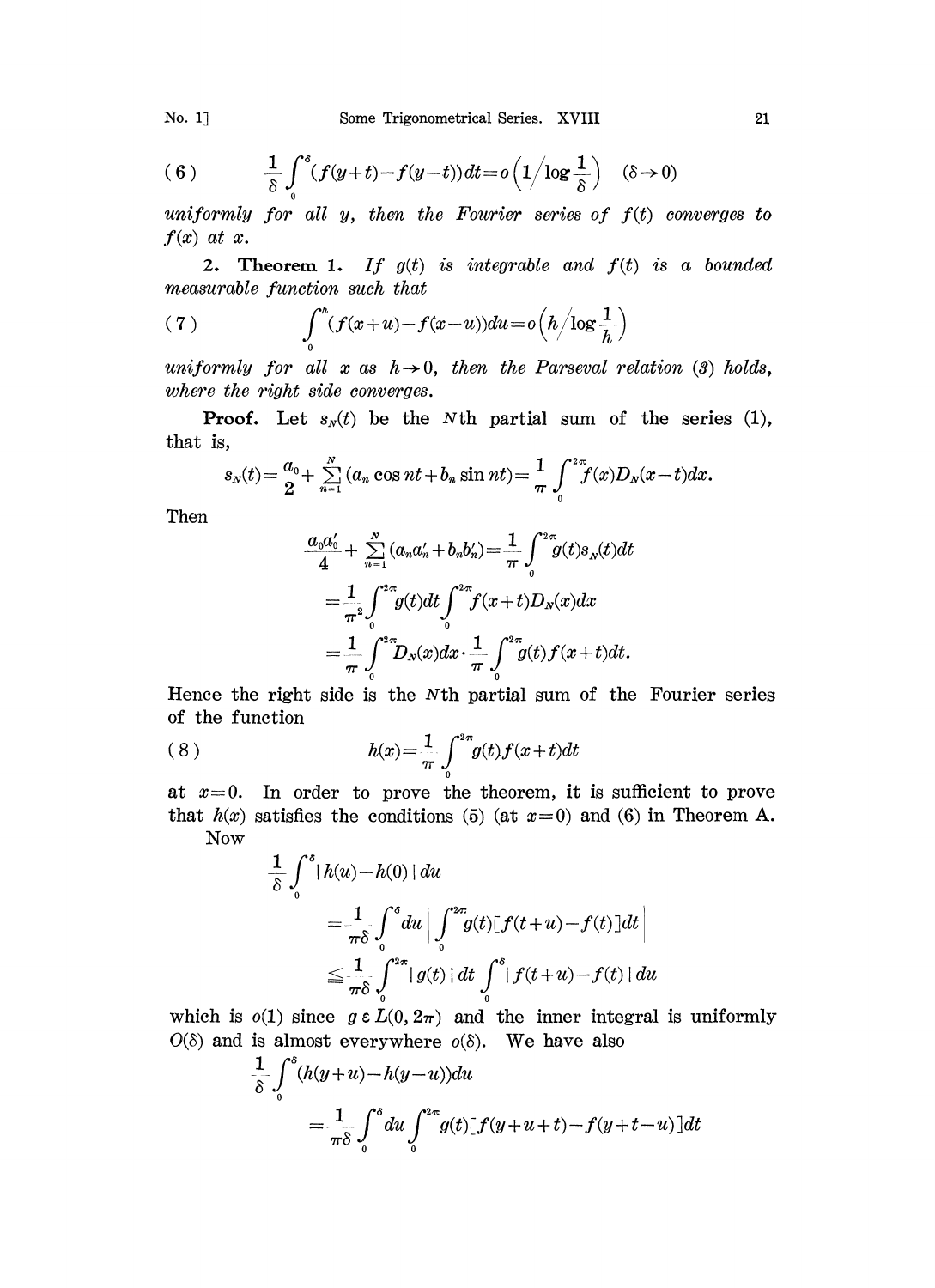$$
=\frac{1}{\pi\delta}\int_{0}^{2\pi}g(t-y)dt\int_{0}^{s}[f(t+u)-f(t-u)]du
$$

which is  $o(1/\log \frac{1}{\delta})$  uniformly by  $g \in L(0, 2\pi)$  and the condition (7). Thus the theorem is proved.

Similarly we can prove the following

**Theorem 2.** If  $g(t)$  is bounded measurable and if  $f(t)$  is an integrable function such that

$$
\int_{0}^{2\pi}\!\!dt\,\bigg|\,\frac{1}{\delta}\int_{0}^{\delta}\!\! \big[f(t\!+\!u)\!-\!f(t\!-\!u)\big]du\,\bigg|\!=\!o\Big(1\Big/\!\!\log\frac{1}{\delta}\Big),
$$

then the Parseval relation (8) holds where the right side series converges.

3. Theorem 3. Let  $g(t)$  be of bounded variation and its Fourier-Stieltjes series be

$$
dg(t) \sim \frac{a_0'}{2} + \sum_{n=1}^{\infty} (a_n' \cos nt + b_n' \sin nt).
$$

If  $f(t)$  is a bounded  $(B)$  measurable function with Fourier series (1) such that

(9) 
$$
\int_0^s (f(x+u)-f(x-u))du = o\left(\delta/\log\frac{1}{\delta}\right)
$$

uniformly for all x, then the Parseval relation

(10) 
$$
\frac{1}{\pi} \int_{0}^{2\pi} f(t) dg(t) = \frac{a_0 a_0'}{4} + \sum_{n=1}^{\infty} (a_n a_n' + b_n b_n')
$$

holds, where the right side converges.

Proof is similar as in Theorem 1.

**Theorem 4.** Let  $g(t)$  be a continuous function with Fourier series (2). If  $f(x)$  is of bounded variation and its Fourier-Stieltjes series is

$$
df(t) \sim \frac{a_0}{2} + \sum_{n=1}^{\infty} (a_n \cos nt + b_n \sin nt)
$$

and further if the total variation of

$$
f(t) \sim \frac{\omega_0}{2} + \sum_{n=1}^{\infty} (a_n \cos nt + b_n \sin nt)
$$
  
\ntotal variation of  
\n
$$
F'(t) = \frac{1}{\delta} \int_0^s (f(t+u) - f(t-u)) du
$$

is of order  $o(1/\log\frac{1}{\delta})$ , then the Parseval relation

$$
\frac{1}{\pi} \int_{0}^{2\pi} g(t) df(t) = \frac{a_0 a_0'}{4} + \sum_{n=1}^{\infty} (a_n a_n' + b_n b_n')
$$

holds, where the right side converges.

Proof. As in he proof of Theorem 1, it is sufficient to prove that the function

$$
h(x) = \frac{1}{\pi} \int_{0}^{2\pi} g(t) d_t f(x+t) = -\frac{1}{\pi} \int_{0}^{2\pi} g(t-x) df(t)
$$